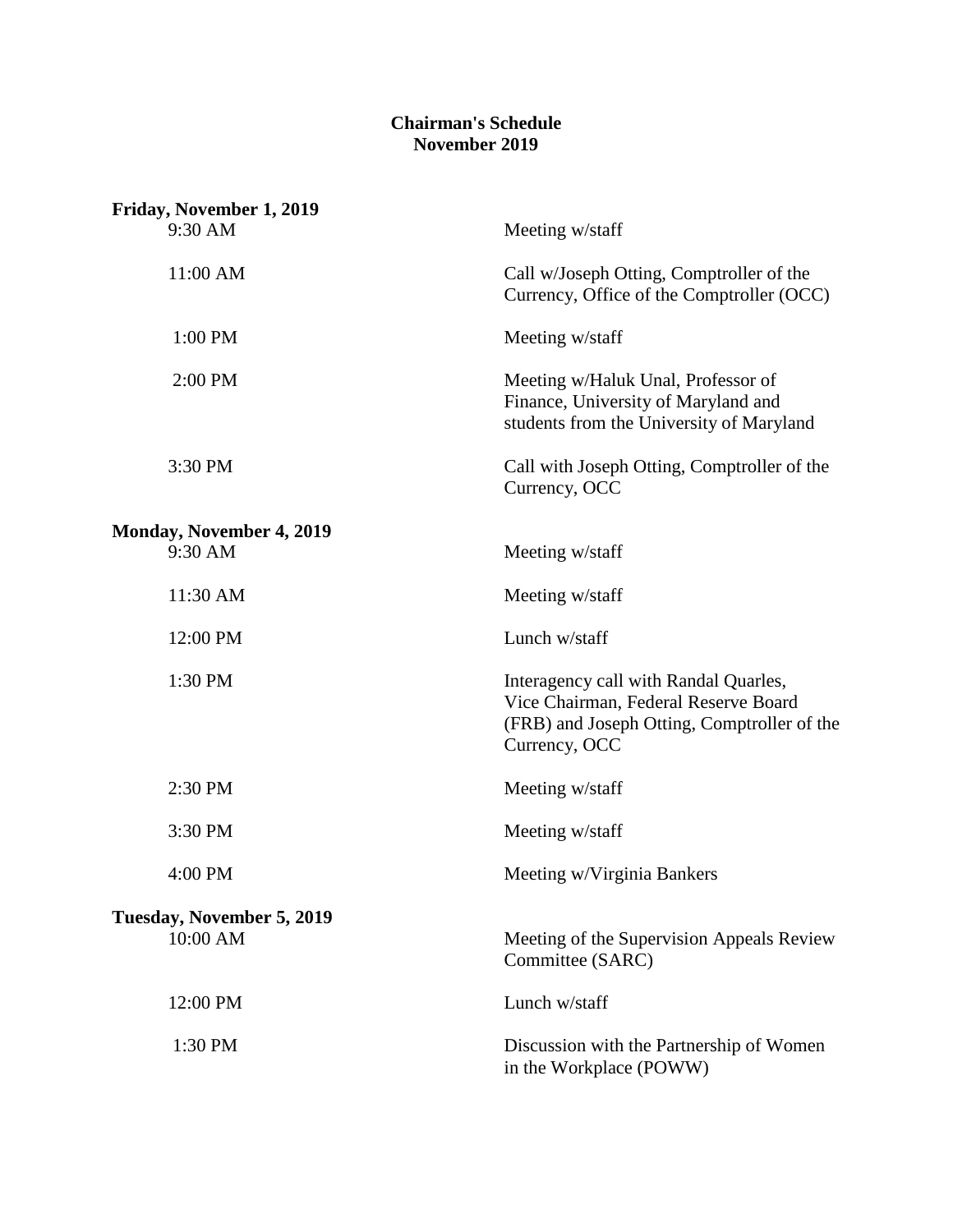| $3:00 \text{ PM}$ | Meeting w/staff                                                                                                                                                    |
|-------------------|--------------------------------------------------------------------------------------------------------------------------------------------------------------------|
| $4:00 \text{ PM}$ | Meeting w/staff                                                                                                                                                    |
| $5:00 \text{ PM}$ | Interagency call w/Joseph Otting,<br>Comptroller of the Currency, OCC and Lael<br>Brainard, Chairman, Committee of Financial<br><b>Stability and Governor, FRB</b> |
| $6:00 \text{ PM}$ | <b>Attend Reception Honoring Rebekah</b><br>Goshorn Jurata, Special Assistant to the<br>President for Financial Policy, National<br>Economic Council (NEC)         |

#### **Official Travel to New York for Meetings, Wednesday, November 6, 2019**

Keynote Address – FDIC Commercial Real Estate Conference Interviews with attending media

| Thursday, November 7, 2019<br>9:30 AM | Meeting w/staff                                                                                            |
|---------------------------------------|------------------------------------------------------------------------------------------------------------|
| 10:00 AM                              | Meeting w/staff                                                                                            |
| $11:00$ AM                            | Meeting w/staff                                                                                            |
| 1:00 PM                               | Meeting w/staff                                                                                            |
| 3:30 PM                               | Meeting with Samantha MacInnis,<br>Director of Operations, Financial Stability<br>Oversight Council (FSOC) |

## **Official Travel to Tokyo, Japan for Meetings, Friday, November 8, 2019 Thursday, November 14, 2019**

Keynote at the NIKKIN 30<sup>th</sup> Special Seminar on International Finance

# **Friday, November 15, 2019**

10:00 AM Principal Interagency Conference Call w/ Randal Quarles, Vice Chairman, FRB; Jay Clayton, Chairman, U.S. Securities and Exchange Commission (SEC); Heath Tarbert, Chairman, U.S. Commodity Futures Trading Commission (CFTC); and Joseph Otting, Comptroller of the Currency, OCC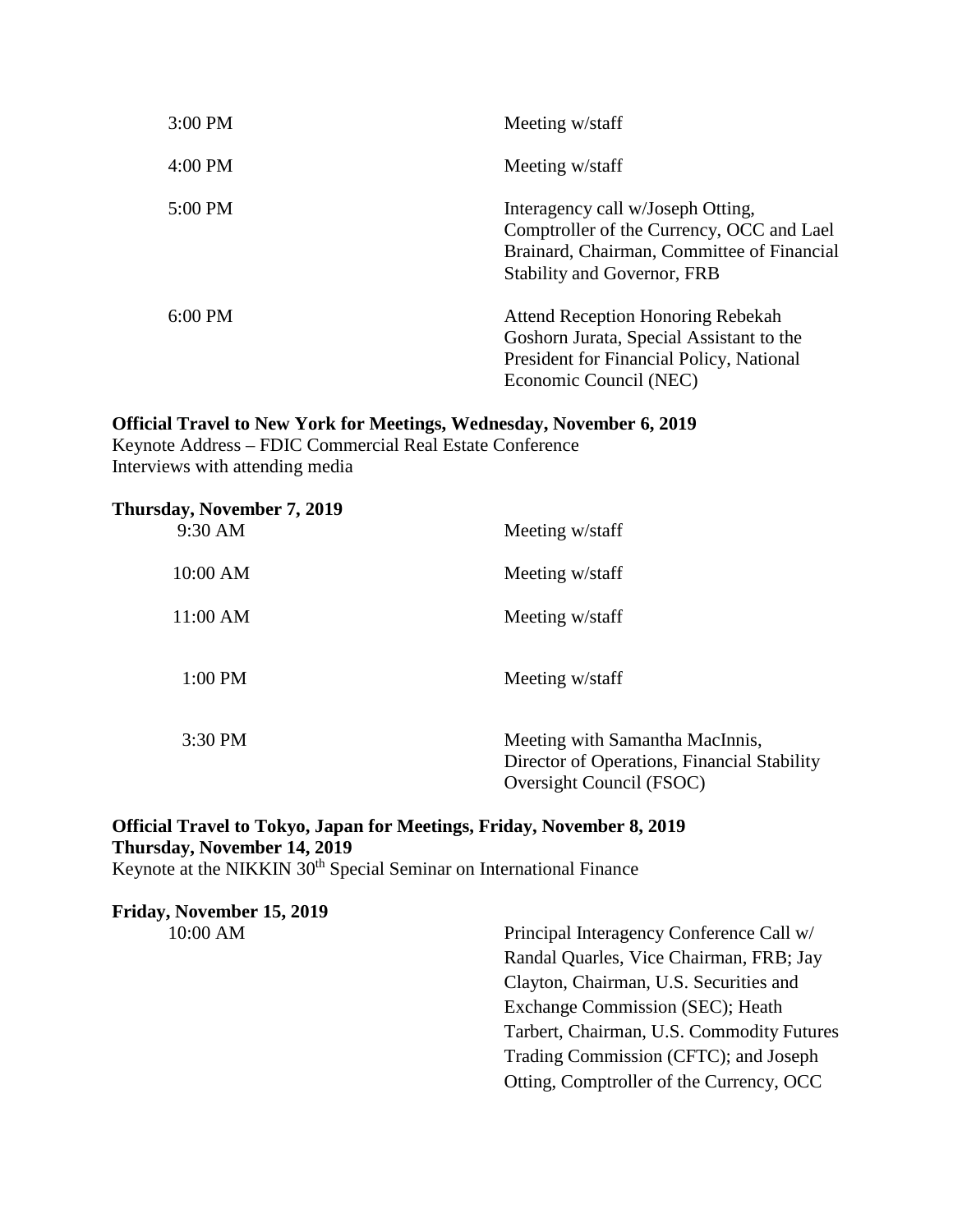| 11:00 AM                                    | Interagency Call w/Joseph Otting,<br>Comptroller of the Currency, OCC; Randal<br>Quarles, Vice Chairman, FRB; and Jay<br>Clayton, Chairman, SEC |
|---------------------------------------------|-------------------------------------------------------------------------------------------------------------------------------------------------|
| 11:30 AM                                    | Meeting w/staff                                                                                                                                 |
| 12:00 PM                                    | Meeting w/Martin Gruenberg, Director,<br><b>FDIC</b>                                                                                            |
| 1:45 PM                                     | Meeting w/ U.S. Representative Bryan Steil,                                                                                                     |
| 3:00 PM                                     | Meeting w/staff                                                                                                                                 |
| 4:00 PM                                     | Meeting w/staff                                                                                                                                 |
| <b>Monday, November 18, 2019</b><br>9:30 AM | Meeting w/staff                                                                                                                                 |
| 10:45 AM                                    | Meeting w/Professor Hal Scott, Director,<br><b>Committee on Capital Markets Regulation</b>                                                      |
| 12:00 PM                                    | Meeting w/staff                                                                                                                                 |
| 2:00 PM                                     | Meeting w/staff                                                                                                                                 |
| 4:30 PM                                     | Meeting w/staff                                                                                                                                 |
| 5:30 PM                                     | Call w/Rodney E. Hood, Chairman,<br>National Credit Union Administration<br>(NCUA)                                                              |
| Tuesday, November 19, 2019                  |                                                                                                                                                 |
| 10:00 AM                                    | <b>FDIC Board Meeting</b>                                                                                                                       |
| 1:00 PM                                     | Lunch w/staff                                                                                                                                   |
| 1:30 PM                                     | Meeting w/staff                                                                                                                                 |
| 2:00 PM                                     | Meeting w/staff                                                                                                                                 |
| 4:00 PM                                     | Call w/Joseph Otting, Comptroller of the<br>Currency, OCC                                                                                       |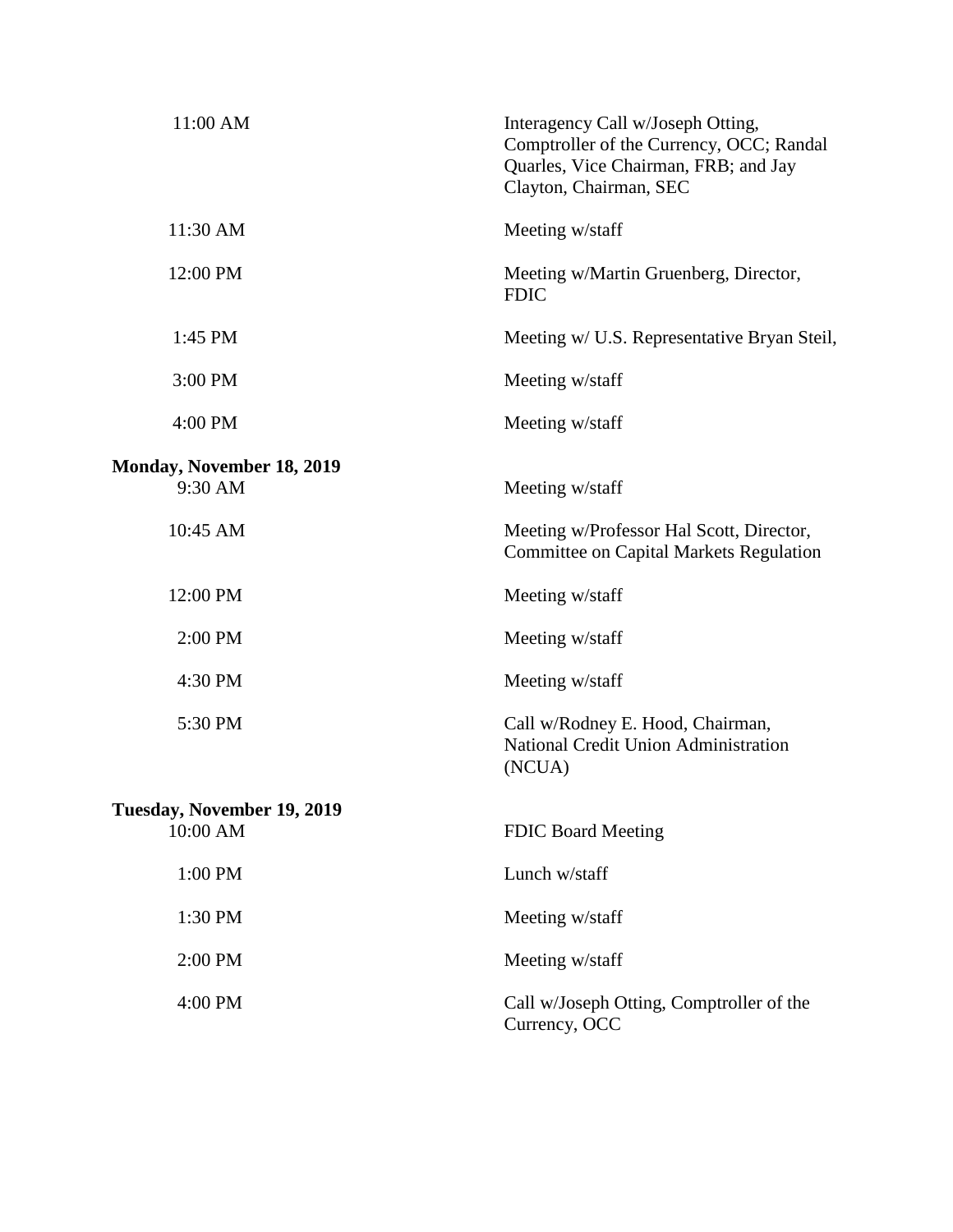### **Official Travel to New York, NY for Meetings on Wednesday, November 20, 2019** Meeting with Greg Baer, President & CEO, Bank Policy Institute Meeting with Nandita Bakhshi, President & CEO, Bank of the West Media Interviews Fireside Chat, The Clearing House and Bank Policy Institute (BPI) Annual Conference

### **Official Travel to Cleveland, Ohio for Meetings on Thursday, November 21, 2019**

Fireside Chat, Federal Reserve Bank of Cleveland, Ohio, Terri Bialowas, Assistant Vice President, Executive Support Services, Federal Reserve Bank of Cleveland

| Friday, November 22, 2019  |                                                                                                                                                    |
|----------------------------|----------------------------------------------------------------------------------------------------------------------------------------------------|
| 10:30 AM                   | Meeting w/staff                                                                                                                                    |
| 11:00 AM                   | Meeting w/staff                                                                                                                                    |
| 12:00 PM                   | Lunch w/David Nason, Execuitve Vice<br>President, Chief Risk Compliance Office,<br>Teachers Insurance and Annuity Association<br>of America (TIAA) |
| 2:00 PM                    | Meeting w/staff                                                                                                                                    |
| 2:30 PM                    | Meeting w/Fernando Restoy, Chairman and<br>Ruth Walters, Senior Advisor, Financial<br>Stability Institute (FIS)                                    |
| 3:00 PM                    | Meeting w/staff                                                                                                                                    |
| Monday, November 25, 2019  |                                                                                                                                                    |
| 9:30 AM                    | Meeting w/staff                                                                                                                                    |
| 12:30 PM                   | Lunch w/Jo Ann Barefoot, CEO &<br>Cofounder, Alliance for Innovative<br>Regulation                                                                 |
| 1:30 PM                    | Meeting w/staff                                                                                                                                    |
| 2:00 PM                    | Meeting w/staff                                                                                                                                    |
| 3:45 PM                    | Meeting w/staff                                                                                                                                    |
| 5:30 PM                    | Call w/Randy Quarles, Vice Chairman, FRB                                                                                                           |
| Tuesday, November 26, 2019 |                                                                                                                                                    |
| 10:00 AM                   | Meeting w/staff                                                                                                                                    |